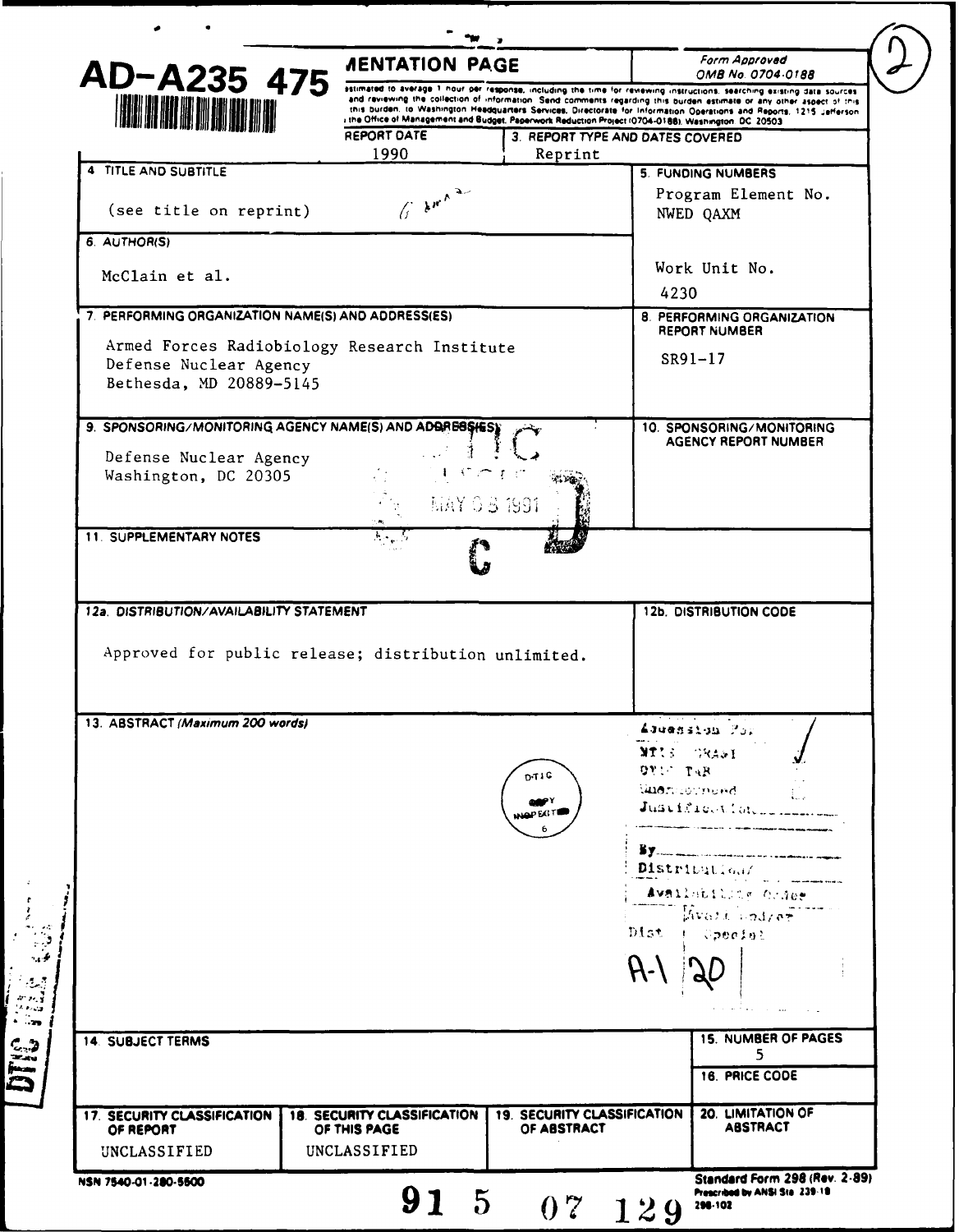# **Effect of y Radiation on Membrane Fluidity of MOLT-4 Nuclei**

**DAVID E. MCCLAIN, CAROL A. TRYPUS, AND LEOPOLD MAY'**

Radiation Biochemistry Department, *A* rmed Forces Radiobiology Research *Institute.* Bethesda, Maryland 20814-5145

Radiation on Membrane Fluidity of MOLT-4 Nuclei. *Radiat.* membranes by measuring the electrophoretic mobility of

nuclear envelope using doxyl-fatty acid spin-label probes. Nu- tion of three cell lines. clei were isolated from cultured MOLT-4 cells, a radiation-sen- Damage to the nuclear envelope is related to the survival sitive human T-cell lymphocyte. Membrane fluidity was mea- of the cell. Cole *et al.,* in a series of experiments beginning sured from the electron paramagnetic resonance spectra of the  $\frac{1}{10}$  the 1970's, showed that limiting radiation exposure to probes. MOLT-4 cells were grown under standard conditions, the region of the nuclear envelope in intact cells can lead to and suspensions were exposed to  ${}^{60}Co \gamma$  radiation at room tem-<br>division delay and cell death  $(8-10)$ . Schneiderman and perature. The spectra of 5-doxylstearic acid in the nuclei were Hofer *(11)* found that cells containing DNA labeled with those of a strongly immobilized label. A difference in the membrane fluidity was detected in a series of experiments comparing  $\frac{122100 \text{K}}{2}$  during S phase did not experience enhanced divi-<br>labeled irradiated and nonirradiated nuclei. The change in fluid-<br>sion delay, while cel labeled irradiated and nonirradiated nuclei. The change in fluid-<br>ity was measured by comparing the changes in the order parame-<br>phase did. Chromatin is bound to the nuclear envelope durity was measured by comparing the changes in the order parameter,  $S$ , of the spin label in irradiated nuclei with those in control ing  $G_2$  phase but not during S phase. Therefore, ionizations nuclei. The change in the  $S$  ratio is dependent on radiation dose, that occur proximal increasing with doses up to **15** Gy. The maximum change of the harmful to the cell than those that do not. order parameter with time after irradiation occurs 16-20 h after The mechanism by which radiation damages the enve-

brane perforated by pore complexes and lined on its nu-<br>cleoplasmic surface by a protein scaffold consisting primar-<br>cells exhibit changes in the electron paramagnetic resoily of the nuclear lamins A, B, and C *(1, 2).* The envelope nance (EPR) spectra of the spin-label probe 5-doxylstearic serves as a semipermeable barrier between the cytoplasmic acid that are related to radiation dose and time after and<br>and the nucleoplasmic spaces, requising transport of mes. tion. This damage is correlated with cell viabi and the nucleoplasmic spaces, regulating transport of messenger RNA and other macromolecular traffic through the MATERIALS AND METHODS pore complex. Although the function of the lamins is not yet understood, they appear to serve a structural role, sup-<br>
yet understood, they appear to serve a structural role, sup-<br>
MOLT-4 is a human leukemic T-lymphocyte cell line originally isolated<br>
MOLT-4 is a human leukemic porting the nuclear membrane (3) and providing attach-<br>from a patient with acute lymphoblastic leukemia and previously charac-<br>from a patient with acute lymphoblastic leukemia and previously characment sites for chromatin  $(4, 5)$ . Alteration of the nuclear from a patient with acute lymphobiastic leukemia and previously charac-<br>terized as radiosensitive  $(12)$  with a  $D_0$  value of 0.49 Gy for X rays  $(13)$ . envelope by radiation could severely affect the metabolic Cells (ATCC CRL 1582) were grown in RPMI 1640 medium, suppleand reproductive viability of the cell. The mented with 10% heat-inactivated fetal calf serum (GIBCO Laboratories,

tive to radiation. The first morphological change observed  $(100 \mu g/ml, GIBCO)$  in loosely capped plastic culture flasks at 37°C in an in the irradiated lymphocyte is a dilation and invagination

of the nuclear envelope (6). Sato *et al.* (7) detected radia-**MCCLAIN, D. E.,** TRYPUS, C. **A.. AND** MAY, L., Effect of **y** tion-induced changes in the negative charge on nuclear **Res. 123, 263-267 (1990).** isolated nuclei. They showed that there is a good correlation These experiments measured the effect of  $\gamma$  radiation on the between the mobility of intact nuclei and the surviving frac-

> $125$ IUdR during S phase did not experience enhanced divithat occur proximal to the nuclear envelope are more

radiation exposure. These observations are correlated with lope remains unclear, and the specific sites of damage are changes in cell viabilities. (e **1990** Academic Press, **Inc.** unknown. In an effort to understand more about the effects of radiation on the nuclear envelope, we used a fatty acid **INTRODUCTION** spin-label probe to measure radiation-induced changes in nuclear membrane fluidity. Our results show that  $\gamma$  irradia-The nuclear envelope consists of a double-layer mem-<br>ane performed by pore complexes and lined on its nu. MOLT-4 cells in vivo. Nuclei purified from the irradiated cleoplasmic surface by a protein scaffold consisting primar-<br>ity of the nuclear lamins  $\Delta$ , B, and  $C(L, 2)$ . The envelope hance (EPR) spectra of the spin-label probe 5-doxylstearic

Many studies indicate that the nuclear envelope is sensi-<br>se to radiation. The first morphological change observed (100 µg/ml, GIBCO) in loosely capped plastic culture flasks at 37°C in an tained them in log-phase growth. Doubling time of the cells was 24-30 h.

### Irradiation

<sup>1</sup> Also at the Department of Chemistry, The Catholic University of Irradiation was performed at room temperature, using the Armed America. Washington. DC 20064. **Forces Radiobiology Research Institute's Theratron <sup>60</sup>Co source at a dose Forces Radiobiology Research Institute's Theratron <sup>60</sup>Co source at a dose** 

263 0033-7587/90 **\$3.00** Copyright (0 **1990 by** Academic Press, **Inc. All** rights **of** reproduction in **any form** reserved.

**91 5 07 129**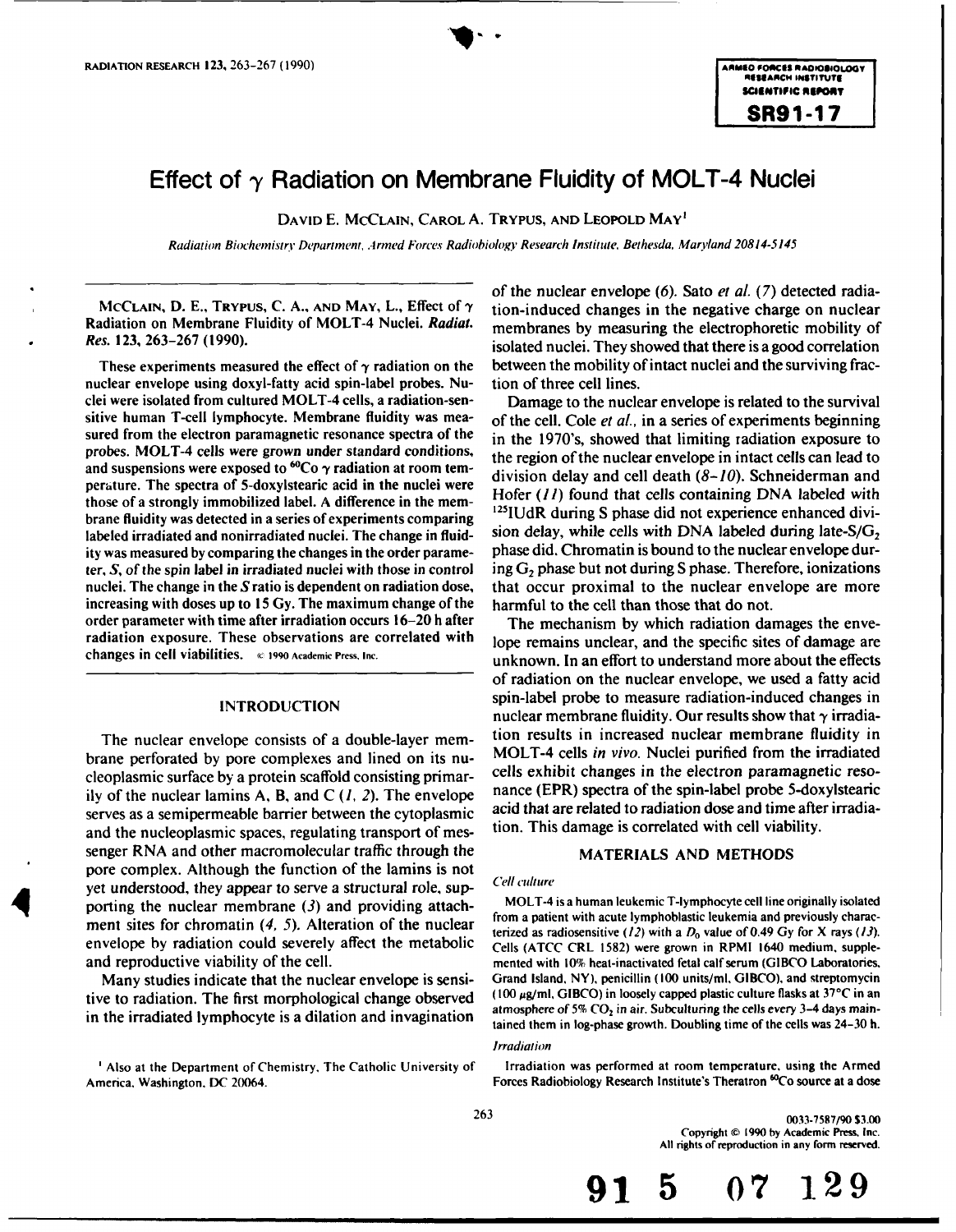rate of 0.85 Gy/min. Cells were irradiated as a suspension in growth medium at a density of  $0.5-1.0 \times 10^6$  cells/ml.

### Nuclei Purilication and Spin-Labeling

Cells were removed from medium **by** centrifugation and washed twice with nuclei buffer **[NB: 10 mM** Tris-HCI, 2 *mM* **MgCI 2,** 140 mM NaCI, **I mM!** phenylmethylsulfonyl fluoride (PMSF), **pH** 7.41. The washed pellet was resuspended in hypotonic Hepes buffer (10 mM Hepes, 2 mM MgCl<sub>2</sub>, 1 m, M PMSF) to a concentration of  $1-3 \times 10^7$  cells/ml and allowed to swell for 12 min on ice. Cells were then homogenized **by** seven strokes in a Dounce homogenizer **("A"** pestle). The homogenate was centrifuged (750g at *4C* for 7 min) to pellet the nuclear fraction. The pellet was washed twice with **NB** before labeling with the spin-label probe. Nuclei were labeled **by** adding 5-doxyl stearic acid (Molecular Probes, Inc., Eugene. OR:  $10 \mu I$  of  $2.3 \times 10^{-3} M$  solution in methanol) to 1 ml of the nuclei suspension  $(0.5-1.0 \times 10^8$  nuclei). Methanol used to dissolve the spin label had no effect on the EPR spectra of either control or irradiated nuclei. The suspension was incubated for **10** min on ice. then centrifuged **( 13,000** rpm 2T1 in an Eppendorf microcentrifuge for 7 s at 4°C) to pellet the nuclei, which were then washed once with NB and stored on ice until analyzed. The  $\frac{1}{1}$ single wash reduces handling steps yet is sufficient to remove all detectable<br> **FIG. 1.** EPR spectrum of nuclei incubated with 5-doxylstearic acid.

### IFectron *Paramnagneic Reonance*

Immediately before obtaining a spectrum, the nuclei were resuspended lular membranes could affect the interpretation of our data, into 50  $\mu$ l of NB. The suspension was aspirated into a 50- $\mu$ l disposable trometer were: field set, 3380 G; scan range, 100 G; scan time, 8 min; time

Cell viability was assayed by trypan blue vital dye exclusion by adding cal EPR spectra. one part of 0.1% trypan blue in deionized water to three parts of the me-<br>Figure 1 shows the first-derivative EPR spectra obtained dium containing the cells. After a 5-min equilibration period, cells were counted under an optical microscope. Cells taking up the dye were scored with the spin-label probe, 5-doxyl stearic acid, in nuclei as nonviable and expressed as a fraction of the total number of cells from nonirradiated MOLT-4 cells. The probe incorporates

### **Biochemical Determinations**

Diagnostics Procedure No. 675) **(15).**

The nuclear isolation procedure used in these experi- (Figs. 2 and **3).** ments produces nuclei devoid of visible cellular debris (as The data in Fig. 2 demonstrate that fluidity of the nuclear judged **by** light microscopy). Because of concern that signifi- membrane increases with time after irradiation. No significant contamination of the nuclei preparations **by** other cel- cant change is observed until **15** h postirradiation; after that



levels of free spin label.<br>The spectrum is typical of that of a membrane-bound spin-probe.  $S = (T_1 - T_2)$ Our experience indicated that the MOLT-4 nuclei tend to aggregate  $-I_1$ )/(3( $T_a - a'$ )/2), where  $2T_1$  is the outer hyperfine splitting,  $2T_1$  is the outer hyperfine splitting,  $2T_1$  is the during purification unless all steps are done gently, expeditiously, and on inner hyperfine splitting,  $a'$  is  $(T_1 + 2T_1)/3$ , and the tensor  $T_n = 32 \text{ G} (14)$ . An increase in  $S$  indicates an increase in the fluidity of the membrane.

micropipet that was then sealed and inserted into an EPR quartz tube we analyzed the purity of our nuclei preparations by assay-(two-thirds filled with ordinary household oil) located in the EPR cavity. ing for the plasma membrane marker, 5'-nucleotidase. Five All EPR spectra were obtained at room temperature with the operation percent of the activity present in the whole cell remains in parameters fixed for any given experiment. Typical settings on the spec-<br>the purified nuclei preparation. In addition, nuclei preparaconstant. 0.128 s. modulation amplitude. 2 **G;** and microwave power. 16 tions from irradiated cells do **not** demonstrate any differmW. The order parameter. S. of the strongly immobilized probe was calcu-<br>ence in contamination compared to controls. Two other lated from these spectra using the equation:  $S = (T_1 - T_1)/(3(T_2 - a')/2)$ , isolation techniques tested, using sucrose gradients, result where  $2T_1$  is the outer hyperfine splitting.  $2T_1$  is the inner hyperfine split- in somewhat less contamination of the nuclei, but produce ting. *a'* is  $(T_1 + 2T_1)/3$ , and the tensor  $T_{12} = 32$  G  $[(14)$ . Fig. 1]. a greater tendency for the nuclei to aggregate despite the use **Tiahility Measurements of different buffers designed to inhibit this phenomenon. All** isolation procedures tested, however, produced identi-

counted. into the lipid portion of the nuclear membrane and produces a spectrum typical of a membrane-immobilized spinlabel probe. The order parameter, S, is an empirical indica-The plasma membrane marker enzyme 5'-nucleotidase was determined tor **of** the spin-label mobility in the membrane. An increase **by** colorimetry at **660** nm **by** monitoring the production of inorganic phos- in **S** implies a more fluid nuclear membrane lipid environphate resulting from the hydrolysis of adenosine monophosphate (Sigma ment. In these experiments S was remarkably consistent in Protein was determined using the Bio-Rad standard protein assay. control cells from preparation to preparation. Sixty independent measurements of nuclei from nonirradiated cells **RESULTS** produced a value of **1.001 ±** 0.002 (mean **± SEM).** Greater variability was observed in nuclei from irradiated cells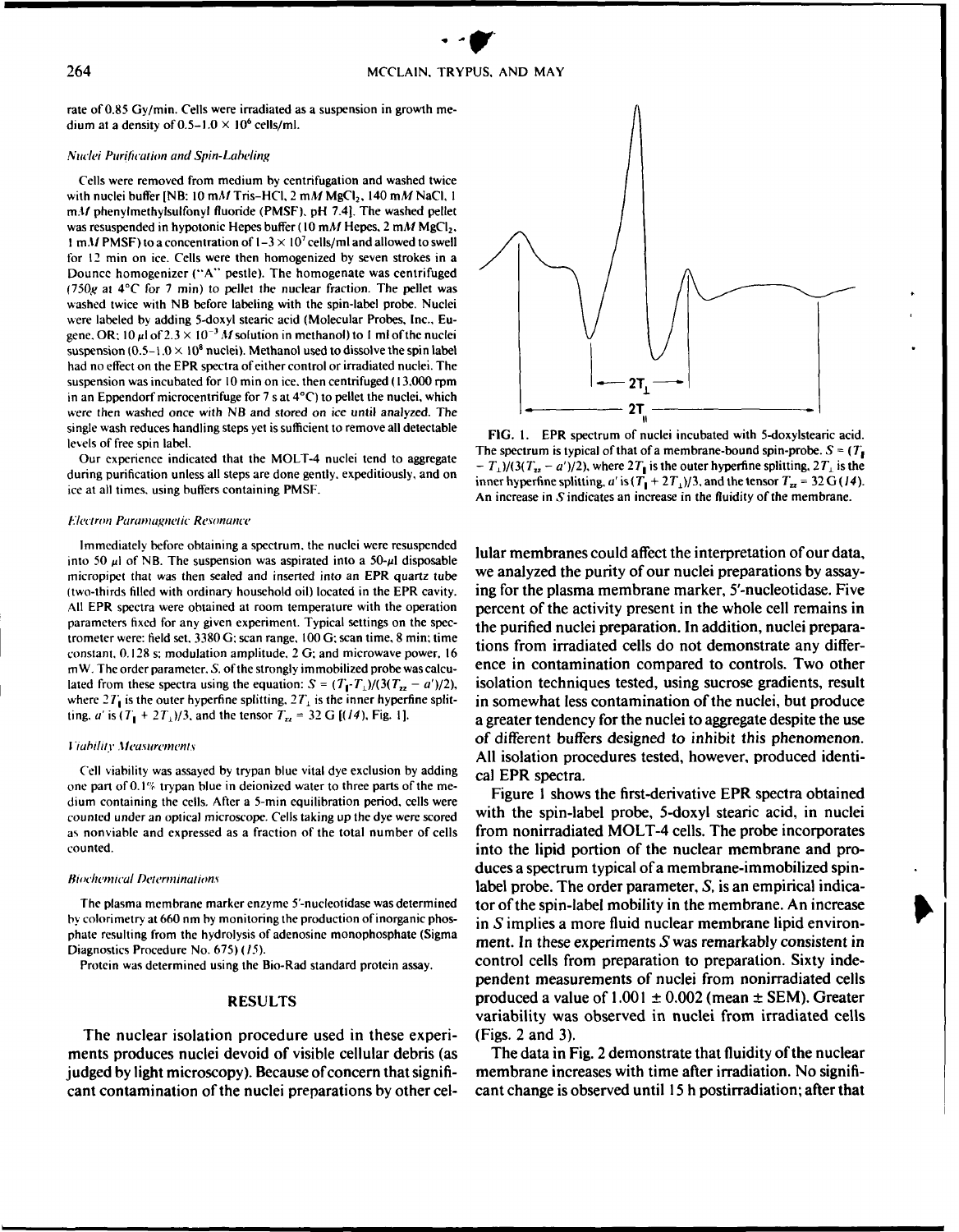

diated nuclei, respectively. The control and irradiated nuclei, respectively, the control and irradiated nuclei, respectively.



FIG. 2. Ratio of S<sub>irradiated</sub>/S<sub>control</sub> varies with time post. adiation. **FIG. 3.** Ratio of S<sub>irradiated</sub>/S<sub>control</sub> varies with radiation dose. MOLT-4 MOLT-4 cells were exposed to 7.5 Gy <sup>60</sup>Co  $\gamma$  radiation and their nuclei cells were exposed to various doses of <sup>60</sup>Co  $\gamma$  radiation and their nuclei extracted and labeled. Values represent the means **±** SEM from nine deter- extracted and labeled 24 h postirradiation. Values represent the means minations of S (three independent experiments) from control and irra- **±** SEM from nine determinations of S (three independent experiments)

the membrane fluidity increases to the maximum observed  $\frac{\text{subwin of}}{\text{radiation exposure}}$ .

3). Exposures as low as  $1.25$  Gy produce a significant increase in the membrane fluidity compared with controls. Increases in nuclear membrane fluidity are roughly propor- **1.0** tional to dose up to 7.5 Gy, with larger doses producing smaller increases.

Measurements of the viability of irradiated cells indicate that the number of cells scored as viable by their ability to **0.8.** exclude trypan blue decreases with both radiation dose and time after irradiation. Figure 4 shows that radiation doses **EXECUTE THE EXECUTE THE CONCRETERT OF THE SET OF THE SET OF THE STATE OF THE STATE OF STATE STATE OF 1 and started 24 h postirradiation to a minimum. Figure 5 shows that 5–7 h after exposure to 7.5 Gy, viability decreases** sured 24 h postirradiation to a minimum. Figure 5 shows that **5-7** h after exposure to 7.5 **Gy,** viability decreases steadily until a minimum is observed at 24-30 h postirradia- **5** 0.4 tion. Comparison of these viability curves with the increase in membrane fluidity (Figs. 2 and 3) indicates an inverse relationship between viability and fluidity. **0.2-**

## DISCUSSION

that the nuclear envelope is sensitive to radiation, few stud-<br>RADIATION DOSE (Gy) ies have identified specific alterations in the envelope that **FIG.** 4. Viability of MOLT-4 cells assayed by trypan blue exclusion occur as the result of radiation exposure. Sato et al. **(7)** after exposure to various radiation doses. Viability isexpressed asthe mean reported that radiation induces a net loss of negative surface **+ SEM** (three determinations) of the normalized fraction of irradiated charge on nuclei from three cell lines. This change was cells/control cells that exclude trypan blue.

shown to correlate with the ability of the cells to survive

at 20–24 h.<br>Radiation dose also influences membrane fluidity (Fig. Our experiments are the first to measure a change in the<br>Registered and the membrane fluidity of the nuclear envelope of nuclei iso-<br>Registered and the mem

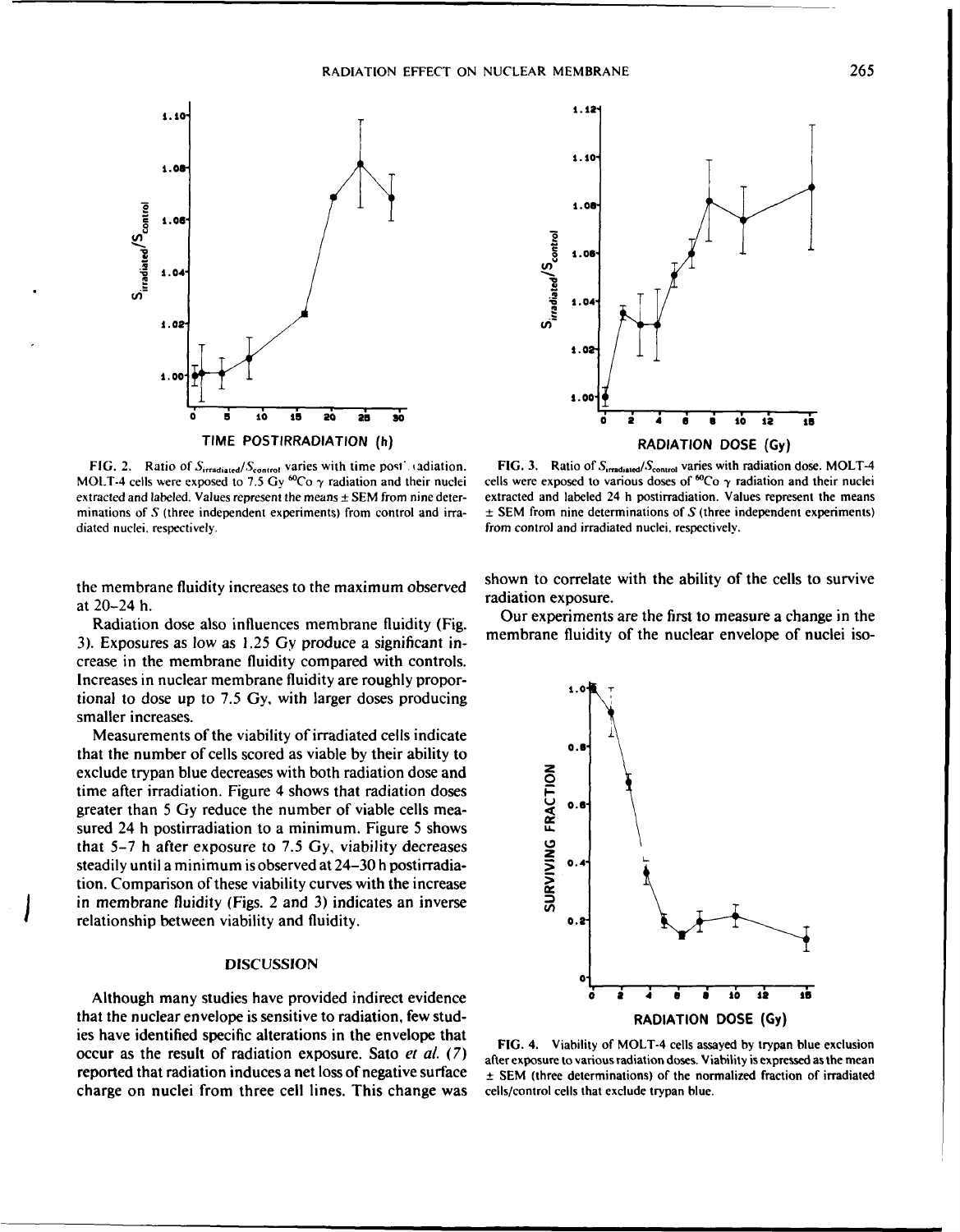

at various times after radiation exposure. Viability is expressed as the mean those proteins. **+ SEM** (three determinations) of the normalized fraction of irradiated Much evidence suggests that the nuclear envelope is a

viability of the cells. The radiation doses required to pro- damage awaits further study. duce the change in nuclear membrane fluidity and the time course of the changes observed are similar to those reported **RECEIVED: January 16. 1990: ACCEPTED: April** 4, 1990 by Sato *et al.* Our qualitative observation that nuclei from REFERENCES irradiated cells tend to aggregate in relation to radiation dose also suggests that exposure to radiation produces *I.* L. **GERACE,** *C.* **COMEAU,** and M. **BENSON,** Organization and modulachanges in the nuclear surface. The protease inhibitor (1984). PMSF and cold temperatures greatly inhibit this effect, sug-<br>
2. W. FRANKE, U. SCHEER, G. KROHNE, and E. JARASCH, The nuclear gesting that protease substrates that are not exposed in nu-<br>envelope and the architecture of the nuclear periphery. *J. Cell Biol.* clear envelopes of nonirradiated cells are exposed **by** radia- **91,** 39s-50s (1981). tion. **3.** L. **GERACE** and G. BLOBEL, Nuclear lamina and the structural organi-

shown to be associated with lipid peroxidation (16, 17) and alterations in the properties of membrane proteins  $(18-20)$ . 4. R. HANCOCK and M. HUGHES, Organization of DNA in the inter-<br>The role of either in rediction injury to the call is still up. The role of either in radiation injury to the cell is still un-<br>
S. J. LEBKOWSKI and U. LAEMMLI, Non-histone proteins and long-<br>
S. J. LEBKOWSKI and U. LAEMMLI, Non-histone proteins and longclear [for reviews see (21, 22)]. Also, the radiation doses used to produce detectable radiolytic effects on the molecu-  $\frac{344}{344}$  (1982). lar components of membranes are often in the 10- to 6. T. AOYAMA, Y. KAWAMOTO, I. FURATA, and T. KONDO, Early mor-1000-Gy range, far higher than the doses required to alter phological changes in cortical medullary thymocytes of the rat after fluidity in our experiments. This may imply that low levels whole-body irradiation. *Inl. J.* Radiat. Biol. **21, 545-558 (1972).** of lipid peroxidation or protein damage induce fluidity *7.* **C. SATO,** K. **KOJIMA,** T. **MATSUZAWA,** andY. **HINUMA,** Relationship changes in the nuclear envelope or that the irradiated nu-<br>
colony-forming ability in X-irradiated cells. Radiat. Res. 62, 250-<br>
colony-forming ability in X-irradiated cells. Radiat. Res. 62, 250-

The **changes in nuclear membrane fluidity we** observed *8.* **W. T. TOBLEMAN** and **A. COLE,** Repair of sublethal damage and may arise from either alteration of the lipids themselves or oxygen enhancement ratio for low-voltage electron beam irradiation. alterations to sulfhydryl groups or other amino acid resi- Radiat. *Res.* **60, 355-360** (1974).

**L.0** dues, leading to conformational changes in membrane proteins that influence membrane lipid structure. Any such fluidity changes could affect the viability of the cell. For **1** example, a radiation effect that changes the lipid environ-<br>ment of pore complex proteins or alters the pore proteins **<sup>Z</sup>**ment of pore complex proteins or alters the pore proteins **\_** themselves could disrupt the bidirectional, transmembrane **U 1. U Let us a traffic of proteins and mRNA. Radiation-induced alter**ation of membrane lipids could affect the binding of nuclear membrane-bound proteins such as lamin B, which is **1.4** Solution 1.4, Separate the state the attachment of chromatin to the nuclear envelope through lamins A and  $C(23)$ .

Further study of radiation effects on nuclear membrane  $\theta$ . Fig. 1. Thuidity could determine the primary site of radiation dam-**0.2** age. A more detailed characterization of the changes in lipid fluidity in our system might use lipid spin probes with the doxyl group located at different positions along the hydrocarbon chain, which would allow measurement of mem-<br>brane fluidity at various depths within the lipid bilayer. The TIME POSTIRRADIATION **(h)** effect of radiation on membrane proteins could be studied **FIG. 5. Viability** of MOLT-4 cells measured **by** trypan blue exclusion **by** measuring changes in the mobility of probes bound to

cells/control cells that exclude trypan blue. target of radiation in the cell, the impairment of which affects cell viability. We have demonstrated a radiation-induced change in nuclear membrane lipid fluidity not lated from irradiated cells compared with that from non- previously reported. The specific membrane alterations irradiated cells. The change in fluidity increases with radia- producing this change remain unknown. Whether this is a tion dose and time after irradiation, and is related to the primary effect of radiation or a secondary expression of

- 
- 
- Fluidity changes in the plasma membrane have been zation of the nuclear envelope. Cold Spring Harbor Symp. Quant.<br>Only to be associated with linid peroxidation (16, 17) and Biol. 46, 967-978 (1982).
	-
	- range organization of HeLa interphase **DNA.** *J* Mol. Biol. **156, 325-**
	-
- clear membrane is altered by another mechanism.<br>257 (1975).<br> **The ncler hands method of the national Colony-forming ability in X-irradiated cells. Radiat. Res. <b>62, 250** 
	-